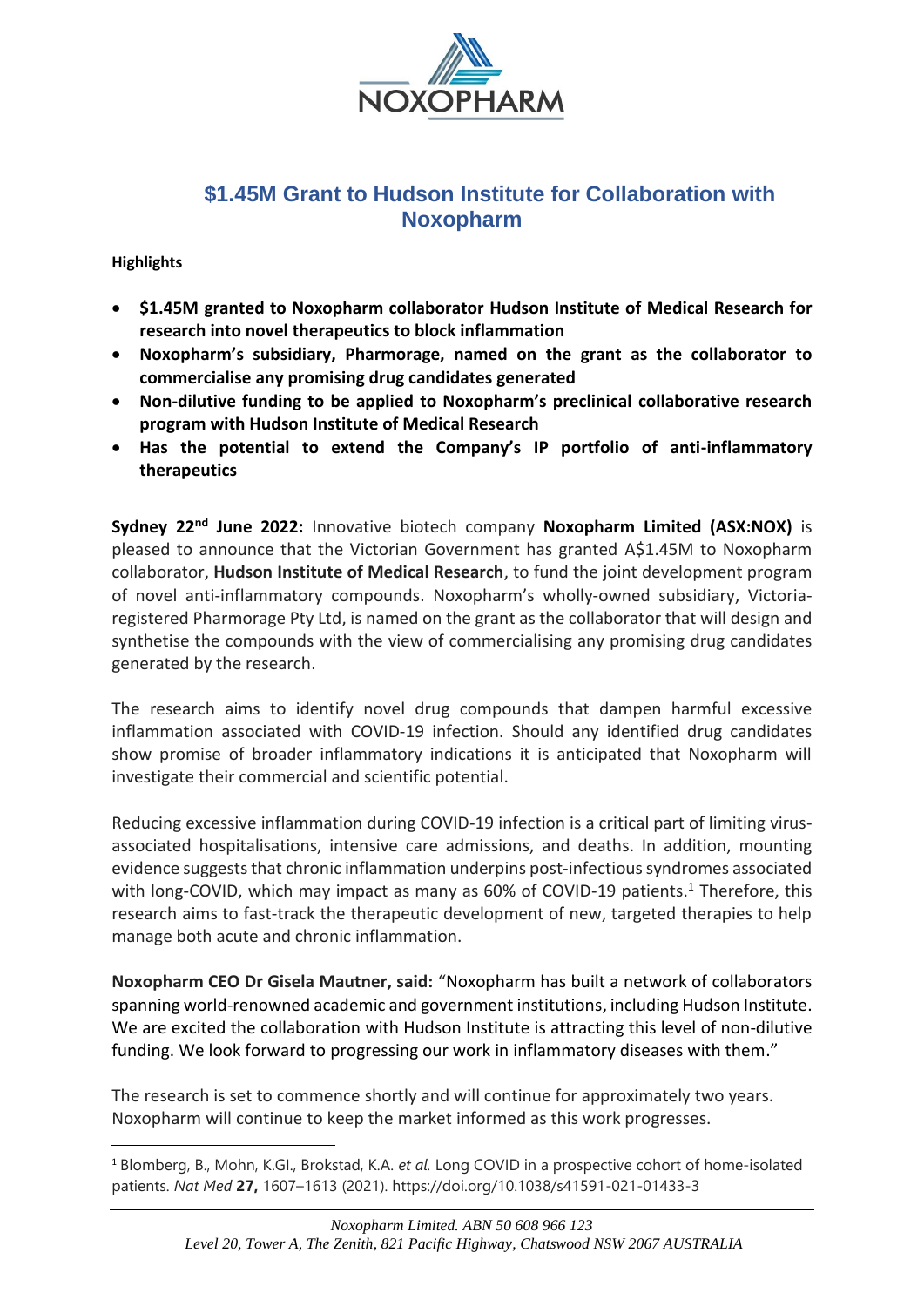

## **-ENDS-**

### **About Noxopharm**

Noxopharm Limited (ASX:NOX) is an innovative Australian biotech company discovering and developing novel treatments for cancer and inflammation.

It has three active drug development programs: its lead clinical-stage drug candidate Veyonda®, plus two innovative technology platforms – Chroma<sup>TM</sup> (oncology) and Sofra<sup>TM</sup> (inflammation and autoimmunity), which provide the basis for active development of a growing pipeline of new proprietary drugs.

Noxopharm also has a major shareholding in the US biotech company Nyrada Inc (ASX:NYR), which is active in the areas of drug development for cardiovascular and neurological diseases.

#### **About Hudson Institute of Medical Research**

A global bioscience medical research leader, Hudson Institute's sole focus is on powering breakthrough scientific discoveries into improved health care that will transform lives. We strive to improve human health through ground-breaking, collaborative, medical research discoveries and the translation of these to real world impact.

Hudson Institute scientists research five areas of medical need

- Inflammation
- Reproductive health and pregnancy
- Infant and child health
- Cancer
- Hormones and health

To learn more, please visit: [noxopharm.com](https://www.noxopharm.com/site/content/)

| <b>Investor, Corporate &amp; Media enquiries:</b> | <b>Company Secretary:</b>           |
|---------------------------------------------------|-------------------------------------|
| Prue Kelly                                        | David Franks                        |
| M: 0459 022 445                                   | T: +61 2 8072 1400                  |
| E: info@noxopharm.com                             | E: David.Franks@automicgroup.com.au |

*Dr Gisela Mautner, CEO and Managing Director of Noxopharm, has approved the release of this document to the market on behalf of the Board of Directors.* 

#### **Forward Looking Statements**

This announcement may contain forward-looking statements. You can identify these statements by the fact they use words such as "aim", "anticipate", "assume", "believe", "continue", "could", "estimate", "expect", "intend", "may", "plan", "predict", "project", "plan", "should", "target", "will" or "would" or the negative of such terms or other similar expressions. Forward-looking statements are based on estimates, projections and assumptions made by Noxopharm about circumstances and